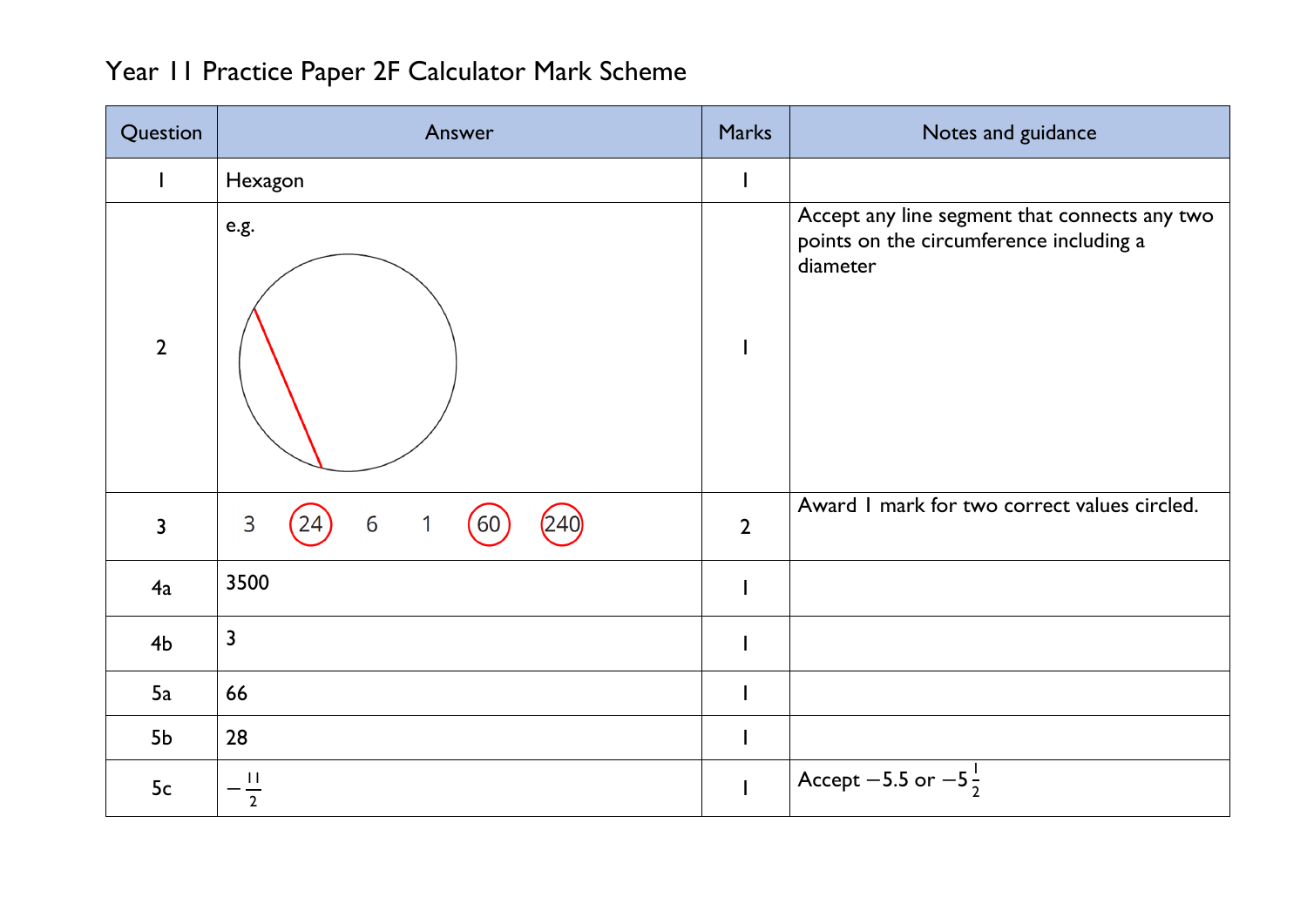

| 6a              | в<br>A<br>D<br>C                                                                                                  |                | Accept single arrows $(>)$ on sides AB and DC                                                                                                                                                                                                                           |
|-----------------|-------------------------------------------------------------------------------------------------------------------|----------------|-------------------------------------------------------------------------------------------------------------------------------------------------------------------------------------------------------------------------------------------------------------------------|
| 6b              | <b>AD</b>                                                                                                         |                |                                                                                                                                                                                                                                                                         |
| 7               | £37.20                                                                                                            | $\overline{2}$ | Award 1 mark for 6.2(0) $\times$ 6 seen or implied                                                                                                                                                                                                                      |
| 8               | 40                                                                                                                |                |                                                                                                                                                                                                                                                                         |
| 9               | 60%                                                                                                               |                | Must include %                                                                                                                                                                                                                                                          |
| $\overline{10}$ | 2 <sub>5</sub><br>$\overline{4}$<br>$\frac{1}{8}$ , $\frac{1}{9}$ , $\frac{1}{2}$ , $\frac{1}{3}$ , $\frac{1}{7}$ | $\overline{2}$ | Award I mark for a correct method to make<br>comparisons to order the fractions seen or<br>implied e.g. common denominator, common<br>numerator, converting into decimals OR<br>for ordered from largest to smallest OR for<br>correct list with one fraction misplaced |
| l la            | 15                                                                                                                |                |                                                                                                                                                                                                                                                                         |
| 11b             | 32                                                                                                                |                |                                                                                                                                                                                                                                                                         |
| IIc             |                                                                                                                   |                |                                                                                                                                                                                                                                                                         |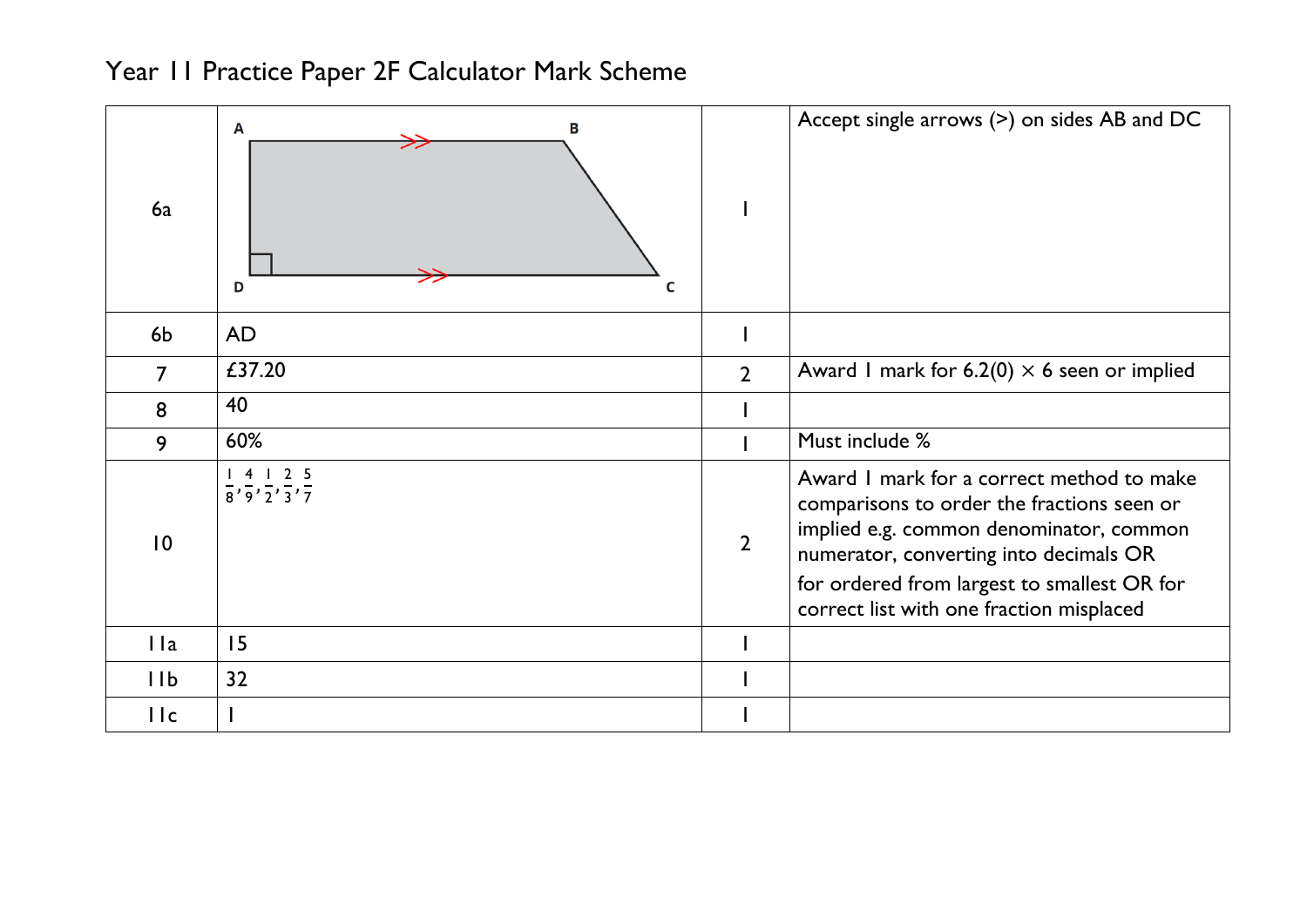|                 |               |        |                        |              |       |                | Award I mark for four correct values found |
|-----------------|---------------|--------|------------------------|--------------|-------|----------------|--------------------------------------------|
|                 |               | French | Spanish                | German       | Total |                |                                            |
|                 | Year 7        | 59     | 63                     | 58           | 180   |                |                                            |
| 12a             | Year 8        | 56     | 19                     | 40           | 115   | $\overline{2}$ |                                            |
|                 | Year 9        | 35     | 38                     | 32           | 105   |                |                                            |
|                 | Total         | 150    | 120                    | 130          | 400   |                |                                            |
| 12 <sub>b</sub> | 120           |        |                        |              |       |                | Follow through from their answer to a      |
|                 |               |        |                        |              |       |                | Award I mark for 3 correct values          |
| 13a             | $\mathcal{X}$ | $-2$   | $-1$<br>0              | $\mathbf{1}$ | 2     | $\overline{2}$ |                                            |
|                 | $\mathcal V$  | $-4$   | $\overline{2}$<br>$-1$ | 5            | 8     |                |                                            |
|                 |               |        |                        |              |       |                |                                            |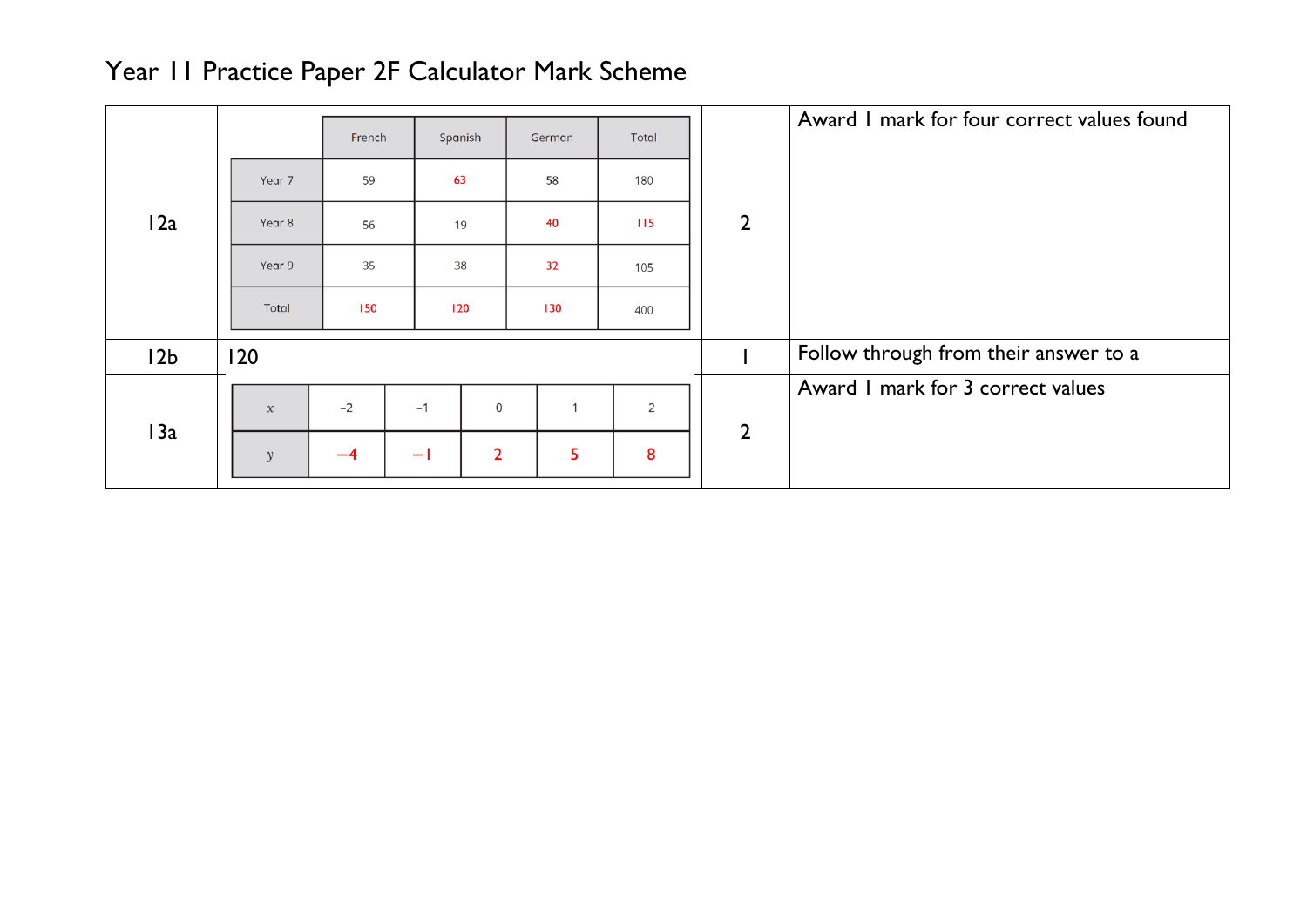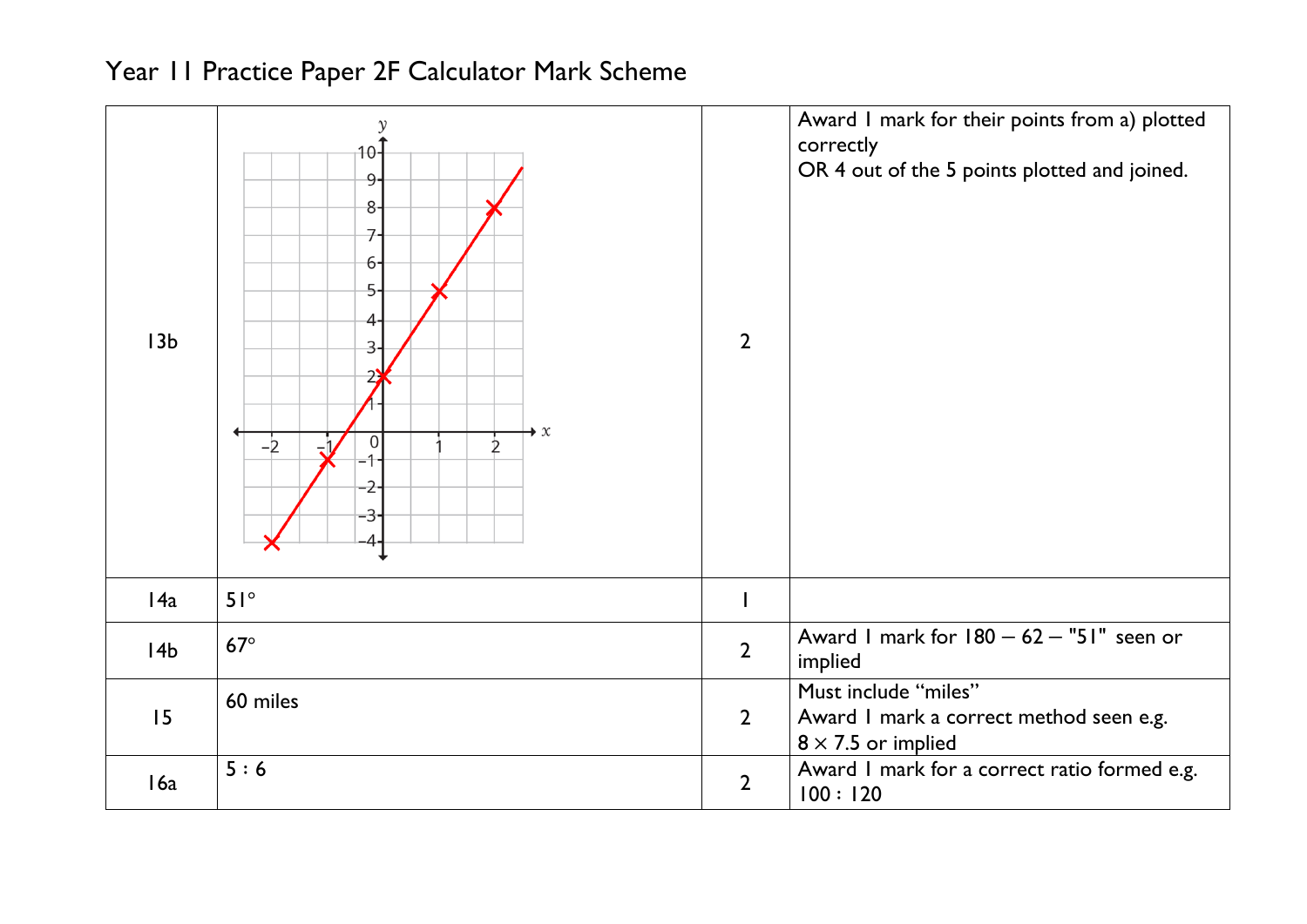| 16 <sub>b</sub> | 150                                                                              | $\overline{2}$ | Award I mark for a correct method seen or<br>implied e.g. $100 \times 1.5$ , $100 \div 8 \times 12$ etc.                                                                                                                                                                                                                                                                                                                                                                                                                                      |
|-----------------|----------------------------------------------------------------------------------|----------------|-----------------------------------------------------------------------------------------------------------------------------------------------------------------------------------------------------------------------------------------------------------------------------------------------------------------------------------------------------------------------------------------------------------------------------------------------------------------------------------------------------------------------------------------------|
| 17              | e.g.<br>3 stone 10 lbs $=$ 52 lbs<br>$52 \div 2.2 = 23.63$ kg<br>$23 < 25$ so No | $\overline{4}$ | Award I mark for a correct method seen or<br>implied to convert stone into pounds e.g. 3<br>stone 10 lbs $=$ 52 lbs<br>Award I mark for a correct method seen or<br>implied to convert pounds into kilograms e.g.<br>"their $52" \div 2.2 = 23.63$<br>Award I mark for correct comparison seen<br>Award I mark for conclusion with supporting<br>working.<br>No marks for "No" with no working.<br>Accept any correct alternative e.g.<br>25 kg $\times$ 2.2 = 55 lbs<br>55 lbs $=$ 3 stone 13 lbs<br>3 stone 13 lbs $> 3$ stone 12 lbs so no |
| 18              | 25%                                                                              | $\overline{3}$ | Award I mark for finding profit as a fraction<br>e.g. $\frac{150\ 000 - 120\ 000}{120\ 000}$ seen or implied<br>Award 2 <sup>nd</sup> mark for a full correct method to<br>find percentage profit                                                                                                                                                                                                                                                                                                                                             |
| 19a             | $3(2a + 1)$                                                                      |                |                                                                                                                                                                                                                                                                                                                                                                                                                                                                                                                                               |
| 19 <sub>b</sub> | $8p - 9$                                                                         | $\overline{2}$ | Award I mark for two correct expansions<br>$6p - 15 + 2p + 6$ or one term correct                                                                                                                                                                                                                                                                                                                                                                                                                                                             |
| 20a             | (3, 2)                                                                           |                |                                                                                                                                                                                                                                                                                                                                                                                                                                                                                                                                               |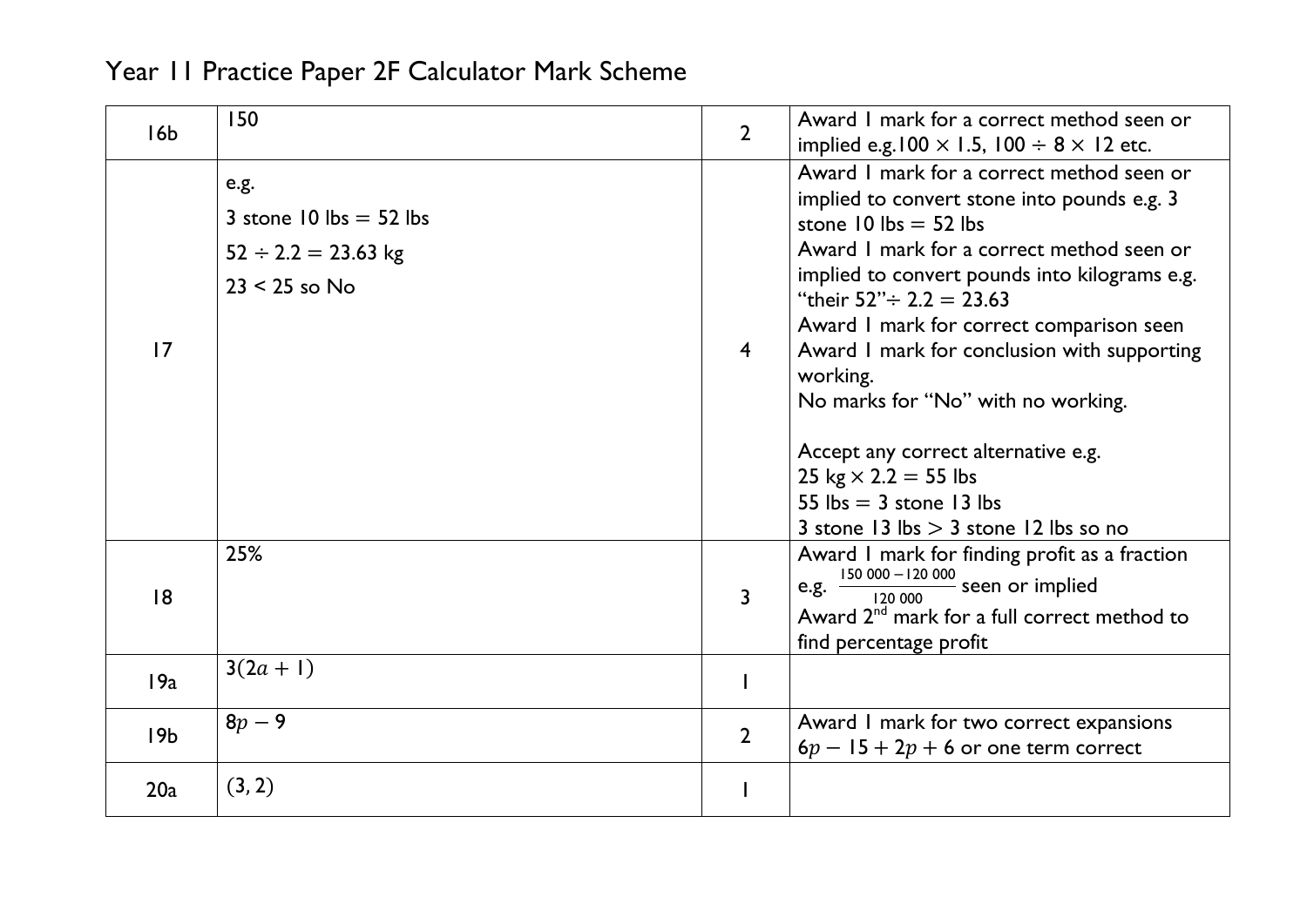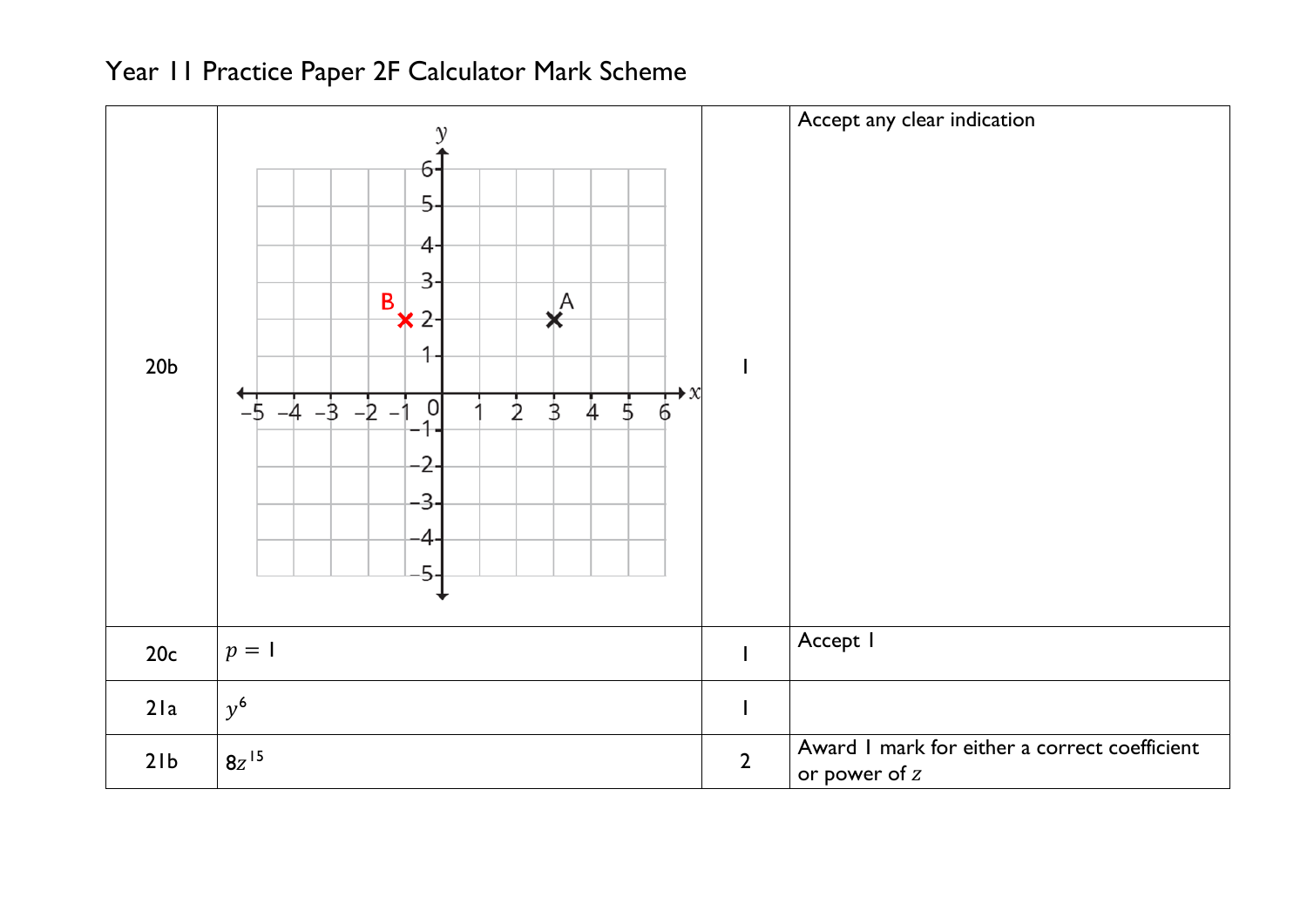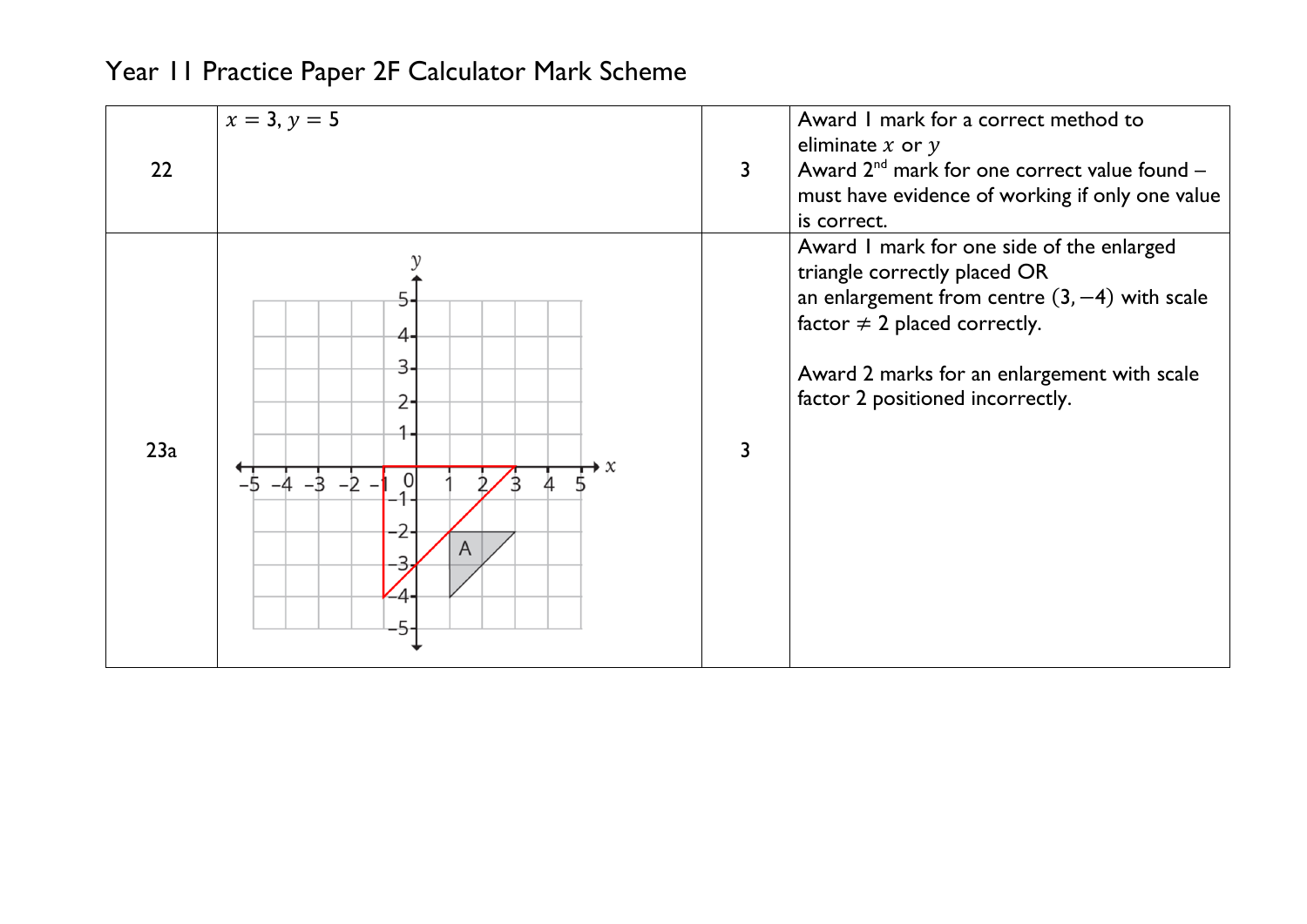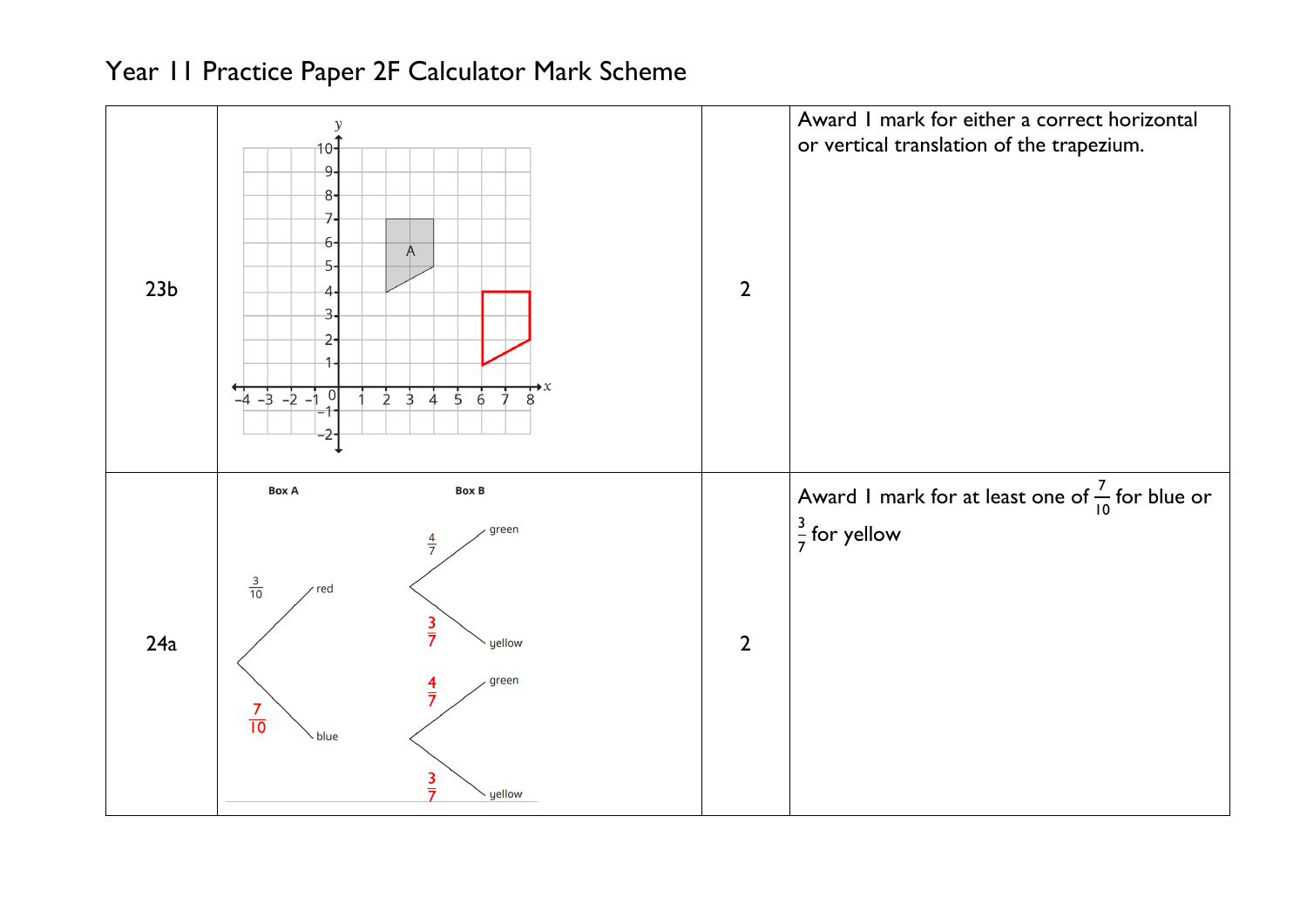| 24 <sub>b</sub> | $\frac{21}{70}$       | $\overline{2}$ | Award I mark attempt to find the product of<br>P(blue) and P(yellow) e.g. $\frac{7}{10} \times \frac{3}{7}$ seen<br>Accept any equivalent form.                                                                                                                                                          |
|-----------------|-----------------------|----------------|----------------------------------------------------------------------------------------------------------------------------------------------------------------------------------------------------------------------------------------------------------------------------------------------------------|
| 25              | 5.2                   | $\overline{3}$ | Award I mark for using the midpoints of the<br>class intervals to find the total e.g. $(1 \times 1)$ +<br>$(2 \times 3) + (4 \times 5) + (1 \times 7) + (2 \times 9)$ , allow<br>one error<br>Award $2^{nd}$ mark for dividing their total by 10                                                         |
| 26              | \$51.20 or £37.65     | $\overline{2}$ | Award I mark for a correct method to convert<br>dollar to pounds, or pounds to dollars, seen or<br>implied e.g. $920 \times 1.36$ (= 1251.20) or 1200 ÷<br>$1.36 (= 882.35)$                                                                                                                             |
| 27              | £2152.96              | $\overline{3}$ | Award I mark for a correct full method to<br>reduce 2500 by 7.2% once seen or implied e.g.<br>$2500 \times 0.928 (= 2320)$<br>Award 2 <sup>nd</sup> mark for a full correct method to<br>find the price of the computer after 2 years<br>seen or implied e.g. $2500 \times 0.928^2$<br>Condone missing £ |
| 28              | $216$ cm <sup>2</sup> | $\overline{3}$ | Award I mark for a correct method to find<br>either side of a smaller rectangle e.g. $3x = 18$<br>seen or implied.<br>Award 2 <sup>nd</sup> mark for an attempt to find the area<br>of any relevant rectangle<br>Condone missing units cm <sup>2</sup>                                                   |